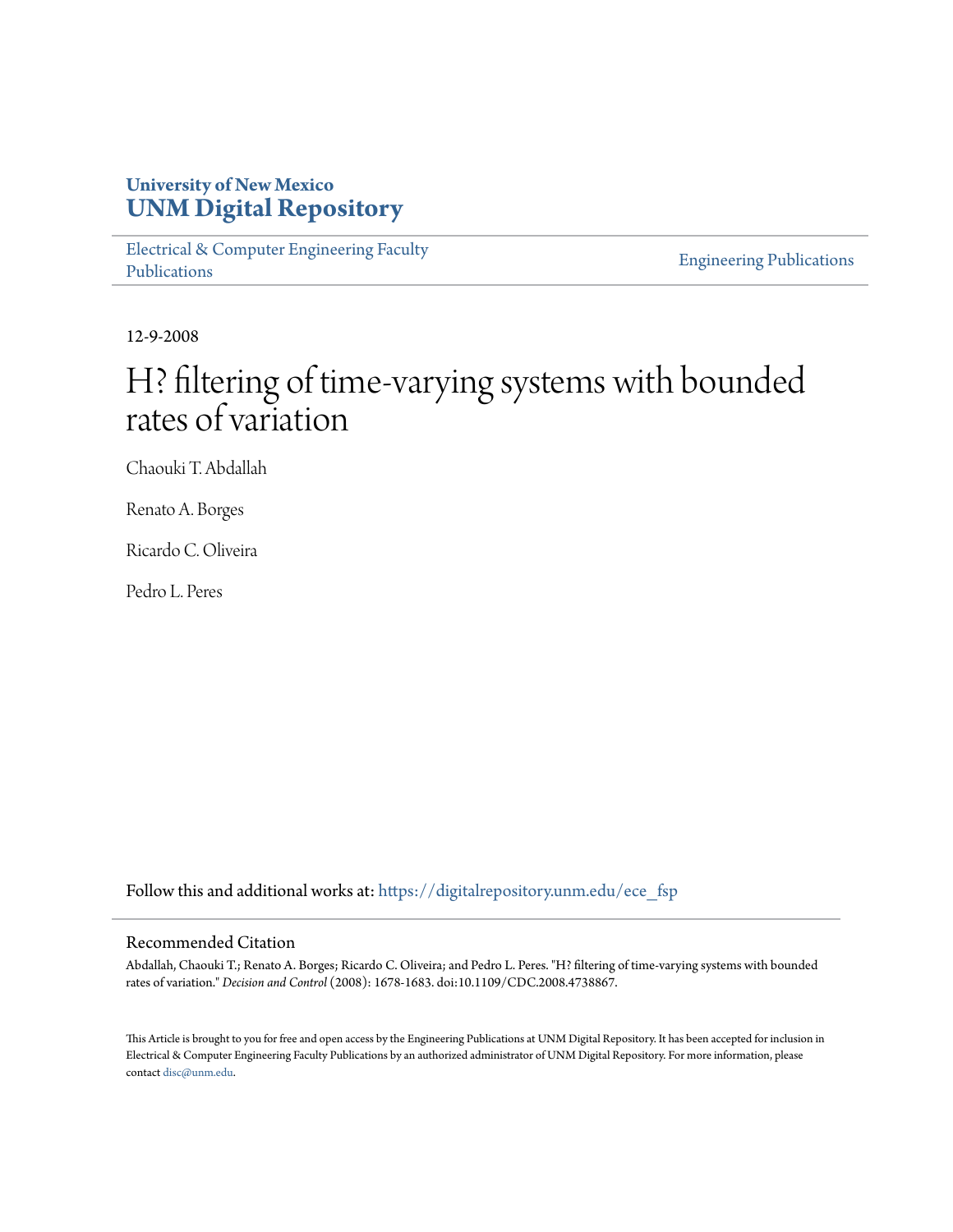## H<sup>∞</sup> **filtering of time-varying systems with bounded rates of variation**

Renato A. Borges, Ricardo C. L. F. Oliveira, Chaouki T. Abdallah and Pedro L. D. Peres

*Abstract***—In this paper, the problem of robust filter design for time-varying discrete-time polytopic systems with bounded rates of variation is investigated. The design conditions are obtained by using a parameter-dependent Lyapunov function and the Finsler's Lemma. A robust filter, that minimizes an upper bound** to the  $H_{\infty}$  **performance** of the estimation **error, is obtained as the solution of an optimization problem. A more precise geometric representation of the parameter time variation was used in order to obtain less conservative design conditions. Robust filters for time-invariant, as well as arbitrarily time-varying, polytopic systems can be obtained as a particular case of the proposed method. Numerical examples illustrate the results.**

#### I. INTRODUCTION

In the last decades, the aim of the research within the filtering framework has been mainly concerned with uncertain systems, since the design of optimal filters for precisely known models is well characterized nowadays. In this context, the Lyapunov theory has been extensively applied as a tool to deal with synthesis of robust filters that guarantee the stability of the estimation error dynamic meanwhile assure a certain level of performance. As a result, many works dealing with robust filtering have appeared in print lately, for example [1–4].

Considering the class of uncertain linear systems, the results appeared so far in the literature have dealt with two main cases, time-invariant and time-varying parameters. In the first one, it can be mentioned the works [5–7], where a quadratic Lyapunov function was applied to provide sufficient conditions for  $\mathcal{H}_2$  and  $\mathcal{H}_\infty$  robust filtering and [8] in the context of parameter-dependent Lyapunov functions. In the second case, it can be cited, among others, the recent work [9] where  $\mathcal{H}_{\infty}$  robust filtering of affine parameter-dependent systems with bounded rates of variation is considered.

When dealing with time-varying system where the parameters can be read online, linear parameter varying (LPV) techniques has also been used for filter design, as for instance [10, 11] where affine parameter varying filters, with limited rate of variation, are obtained, [12] in the context of parameter-dependent filters by means of nonlinear fractional transformation and quadratic stability, [13] concerned with LPV filtering for slowly varying systems and [14] where

This work is partially supported by the Brazilian agencies CAPES, FAPESP and CNPq.

R. A. Borges (working with the Electrical and Computer Engineering Department, University of New Mexico), R. C. L. F. Oliveira and P. L. D. Peres are with the School of Electrical and Computer Engineering, University of Campinas, CP 6101, 13081-970, Campinas, SP, Brazil {renato,ricfow,peres}@dt.fee.unicamp.br.

C. T. Abdallah is with the Electrical and Computer Engineering Department, MSC01 1100 1 University of New Mexico, Albuquerque, NM, 87131-0001 USA chaouki@ece.unm.edu.

the LPV filtering for arbitrarily time-varying systems in polytopic domain is addressed.

This paper investigates the robust filtering of uncertain time-varying systems with bounds on the rate of variation. The Lyapunov theory is applied in order to obtain the design conditions of the filter. A parameter-dependent Lyapunov function is used to reduce the conservatism of the proposed method, resulting in a more general approach when compared to methods based on quadratic stability. The parameter variation modeling proposed in [15] is applied to give a better description of the uncertainty domain. As an index of performance it was used an  $\mathcal{H}_{\infty}$  guaranteed cost. The  $\mathcal{H}_{\infty}$  filtering limits the maximum possible variance of the error signal over all exogenous inputs with bounded variance [16], *i.e.* the  $\mathcal{H}_{\infty}$  norm reflects the worst-case energy gain of the system and does not require statistical assumptions on the exogenous input, furthermore, it can provide robustness with respect to unmodeled uncertainties. Extra variables introduced by the Finsler's Lemma can be freely explored in the search for better  $\mathcal{H}_{\infty}$  performance of the estimation error dynamic giving more flexibility to the design process. All the system matrices are assumed to be affected by the time-varying parameters, which are supposed to lie inside polytopic domains. The robust filter is then obtained by the solution of an optimization problem that minimizes an upper bound to the  $\mathcal{H}_{\infty}$  index of performance subject to a finite number of constraints formulated only in terms of the vertices of a polytope. No grids in the parametric space are used. Robust filters for time-invariant and arbitrarily timevarying uncertain systems can be obtained as a particular case of the proposed method. Numerical examples illustrate the efficiency of the proposed results.

#### II. PRELIMINARIES AND PROBLEM STATEMENT

Consider the time-varying discrete-time system, for  $k > 0$ 

$$
x(k+1) = A(\alpha(k))x(k) + B(\alpha(k))w(k)
$$
  
\n
$$
z(k) = C_1(\alpha(k))x(k) + D_1(\alpha(k))w(k)
$$
  
\n
$$
y(k) = C_2(\alpha(k))x(k) + D_2(\alpha(k))w(k)
$$
\n(1)

where  $x(k) \in \mathbb{R}^n$  is the state space vector,  $w(k) \in \mathbb{R}^m$  is the noise input belonging to  $l_2[0, \infty)$ ,  $z(k) \in \mathbb{R}^p$  is the signal to be estimated and  $y(k) \in \mathbb{R}^q$  is the measured output. All matrices are real, with appropriate dimensions. The time-varying vector of parameters  $\alpha(k)$  belongs to the unit simplex<sup>1</sup>

$$
\mathscr{U} = \left\{ \alpha \in \mathbb{R}^N : \sum_{i=1}^N \alpha_i = 1, \ \alpha_i \geq 0 \ , \ i = 1, \ldots, N, \ \forall k \geq 0 \right\}
$$

<sup>1</sup>The time dependence of  $\alpha(k)$  will be omitted to lighten the notation.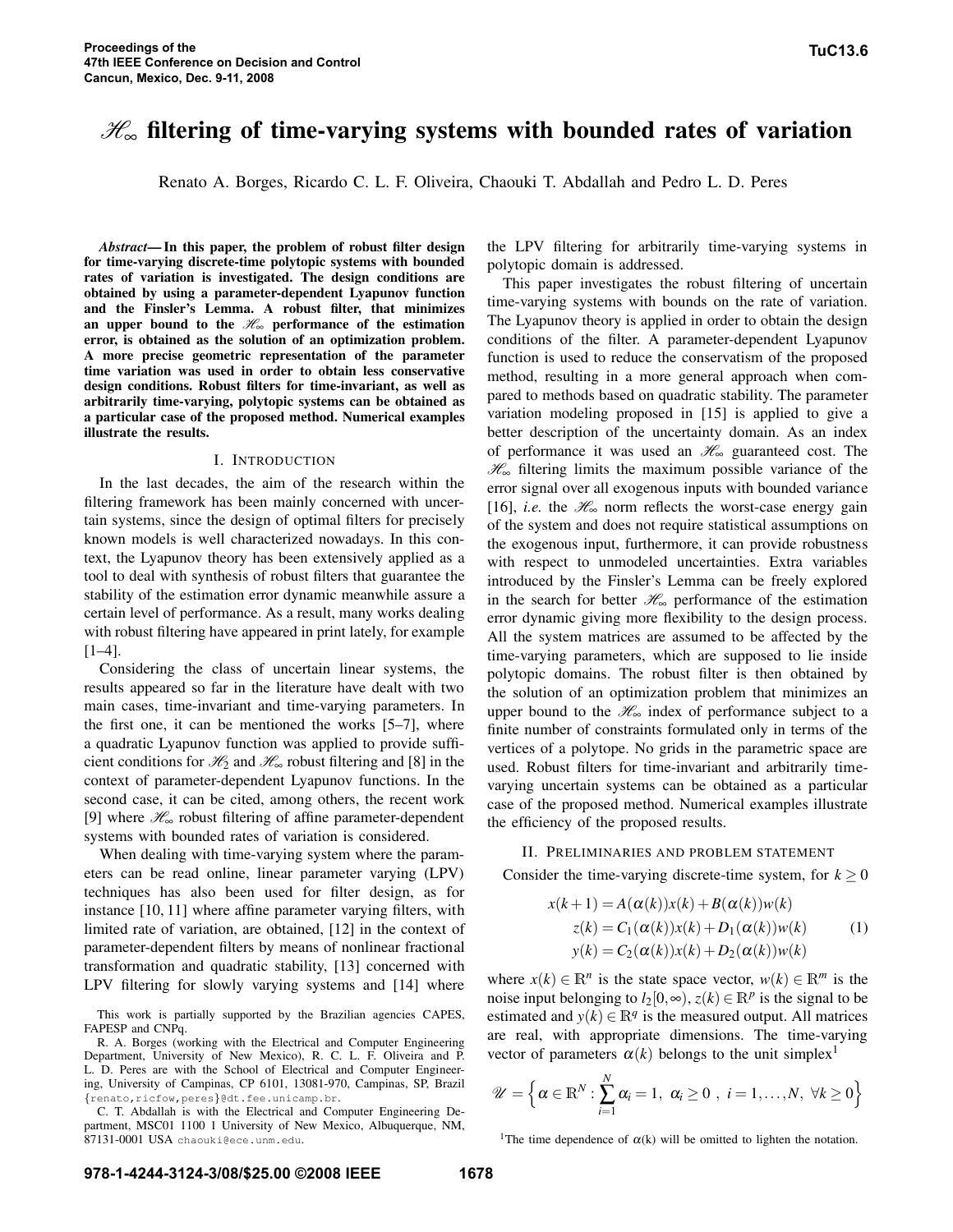with bounded rates of variation

$$
-b \leq \Delta \alpha_i \leq b, \ b \in \mathbb{R}, \ b \in [0,1]
$$
 (2)

where  $\Delta \alpha_i = \alpha_i(k+1) - \alpha_i(k), i = 1, \ldots, N$ .

All matrices are real, with appropriate dimensions, belonging to the polytope

$$
\mathscr{P} \triangleq \left\{ \left[ \frac{A(\alpha)}{C_1(\alpha)} \frac{B(\alpha)}{D_1(\alpha)} \right] = \sum_{i=1}^N \alpha_i \left[ \frac{A_i \mid B_i}{C_{1i} \mid D_{1i}} \right] \right\} (3)
$$

More specifically, the system matrices are given, for any time  $k \geq 0$ , by the convex combination of the well-defined vertices of the polytope  $\mathscr{P}$ .

A full order proper robust filter is investigated here, being given by

$$
\dot{x}_f(k+1) = A_f x_f(k) + B_f y(k), \ x_f(0) = 0
$$
  
\n
$$
z_f(k) = C_f x_f(k) + D_f y(k)
$$
 (4)

where  $x_f(t) \in \mathbb{R}^n$  is the filter state space vector and  $z_f(t) \in$  $\mathbb{R}^p$  the estimated signal. All filter matrices are real, with appropriate dimensions.

The estimation error dynamic is given by

$$
\varsigma(k+1) = \hat{A}(\alpha)\varsigma(k) + \hat{B}(\alpha)w(k), \varsigma(0) = 0
$$
  

$$
e(k) = \hat{C}(\alpha)\varsigma(k) + \hat{D}(\alpha)w(k)
$$
 (5)

where  $\zeta(k) = [x(k)' \ x_f(k)']'$ ,  $e(k) = z(k) - z_f(k)$  and

$$
\hat{A}(\alpha) = \begin{bmatrix} A(\alpha) & \mathbf{0} \\ B_f C_2(\alpha) & A_f \end{bmatrix}, \ \hat{B}(\alpha) = \begin{bmatrix} B(\alpha) \\ B_f D_2(\alpha) \end{bmatrix}
$$

$$
\hat{C}(\alpha) = \begin{bmatrix} C_1(\alpha) - D_f C_2(\alpha) & -C_f \end{bmatrix},
$$

$$
\hat{D}(\alpha) = \begin{bmatrix} D_1(\alpha) - D_f D_2(\alpha) \end{bmatrix}
$$
(6)

The whole of possible outcomes for the set (6) belongs to the polytope

$$
\hat{\mathscr{P}} \triangleq \left\{ \left[ \frac{\hat{A}(\alpha) \mid \hat{B}(\alpha)}{\hat{C}(\alpha) \mid \hat{D}(\alpha)} \right] = \sum_{i=1}^{N} \alpha_i \left[ \frac{\hat{A}_i \mid \hat{B}_i}{\hat{C}_i \mid \hat{D}_i} \right] \right\} \quad (7)
$$

The filtering problem to be dealt with can be stated as follows.

*Problem 1:* Find matrices  $A_f \in \mathbb{R}^{n \times n}$ ,  $B_f \in \mathbb{R}^{n \times q}$ ,  $C_f \in$  $\mathbb{R}^{p \times n}$  and  $D_f \in \mathbb{R}^{p \times q}$  of the filter (4), such that the estimation error system (5) is asymptotically stable, and an upper bound γ to the  $\mathcal{H}_{\infty}$  estimation error performance is minimized, that is, for all  $k \geq 0$ 

$$
\sup_{w(k)\neq 0} \frac{\|e(k)\|_2^2}{\|w(k)\|_2^2} < \gamma^2
$$
 (8)

with  $w(k) \in l_2[0, \infty)$ .

Before proceeding to the solution of Problem 1, some previous results are needed.

As shown in [15], the vector  $\Delta \alpha = [\Delta \alpha_1 \ \Delta \alpha_2 \ \dots \ \Delta \alpha_N]$ can be assumed to belong to the compact set,  $\forall k \geq 0$ ,

$$
\Gamma_b = \left\{ \delta \in \mathbb{R}^N : \delta = co\{h^1, \ldots, h^M\}, \sum_{i=1}^M h_i^j = 0, j = 1, \ldots, M \right\}
$$

defined as the convex combination of vectors  $h^j$ ,  $j = 1, ..., N$ given *a priori*. As a consequence, the linear constraint

$$
\sum_{i=1}^{N} \Delta \alpha_i = 0, \tag{9}
$$

imposed by  $\alpha \in \mathcal{U} \Rightarrow \sum_{i=1}^{N} \alpha_i = 1$ , is always satisfied. However, the use of  $\Gamma_b$  to describe vector  $\Delta \alpha$  introduces conservativeness by not taking into account the dependence between bound *b* and  $\alpha_i$ , leading to infeasible values of  $(\Delta \alpha_i)$ ,  $\alpha_i$ ). In order to consider only feasible values, inequality (2) must be rewritten as

$$
-b\alpha_i \leq \Delta \alpha_i \leq b(1-\alpha_i), \quad i=1,\ldots,N \tag{10}
$$

producing the set  $\Gamma_{b\alpha}$  with vectors  $h^j$ ,  $j = 1, ..., M$  given by

$$
\begin{bmatrix} h^1 & h^2 & \cdots & h^M \end{bmatrix} = b \begin{bmatrix} 1 - \alpha_1 & -\alpha_1 & -\alpha_1 & \cdots \\ -\alpha_2 & 1 - \alpha_2 & -\alpha_2 & \cdots \\ \vdots & \vdots & \ddots & \cdots \\ -\alpha_N & -\alpha_N & -\alpha_N & 1 - \alpha_N \end{bmatrix}
$$

Note that the convex combination of vectors  $h^j$  of  $\Gamma_{b\alpha}$  gives the following expression

$$
\Delta \alpha_j = b(\beta_j - \alpha_j(\beta_1 + \dots + \beta_M)) = b(\beta_j - \alpha_j)
$$
 (11)

since vector  $\beta$  belongs to a unit simplex (*i. e.*,  $\sum_{j=1}^{M} \beta_j =$ 1,∀β) and *M* = *N*. Note that *M* would be different from *N* if distinct bounds  $b_i$  were considered. For more details about the parameter variation modeling see [15].

*Lemma 1:* (*Finsler*) Let  $\xi \in \mathbb{R}^a$ ,  $\mathcal{Q} = \mathcal{Q}' \in \mathbb{R}^{a \times a}$ ,  $\mathcal{B} \in$  $\mathbb{R}^{b \times a}$  with *rank*( $\mathscr{B}) < a$ , and  $\mathscr{B}^{\perp}$  a basis for the null-space of  $\mathscr{B}$  (*i.e.*  $\mathscr{B}\mathscr{B}^{\perp}=0$ ). The following statements are equivalent.

i) 
$$
\xi' \mathscr{Q} \xi < 0, \ \forall \mathscr{B} \xi = 0, \ \xi \neq 0;
$$

- *ii*)  $\mathscr{B}^{\perp}$ ' $\mathscr{Q}\mathscr{B}^{\perp}$  < 0;
- *iii*)  $\exists \mu \in \mathbb{R}: \mathcal{Q} \mu \mathcal{B}' \mathcal{B} < 0;$
- $iv) \exists \mathscr{X} \in \mathbb{R}^{a \times b} : \mathscr{Q} + \mathscr{X} \mathscr{B} + \mathscr{B}' \mathscr{X}' < 0.$ *Proof:* See [17].

By applying the Bounded Real Lemma [18], combined with the Finsler's Lemma (1), condition (8) can be guaranteed as follows.

*Lemma 2:* For a given γ, if there exists a parameterdependent matrix  $P(\alpha)' = P(\alpha) > 0$  such that the statements of Lemma 1 are satisfied with

$$
\mathcal{Q} = \begin{bmatrix} P(\alpha_+) & 0 & 0 \\ 0 & -P(\alpha) & 0 \\ 0 & 0 & 0 \end{bmatrix} + \begin{bmatrix} 0 & 0 & 0 \\ 0 & \gamma^{-1}\hat{B}(\alpha)\hat{B}(\alpha)' & \gamma^{-1}\hat{B}(\alpha)\hat{D}(\alpha)' \\ 0 & \gamma^{-1}\hat{D}(\alpha)\hat{B}(\alpha)' & \gamma^{-1}\hat{D}(\alpha)\hat{D}(\alpha)' - \gamma \mathbf{I} \end{bmatrix}
$$

$$
\mathcal{B} = \begin{bmatrix} -\mathbf{I} & \hat{A}(\alpha)' & \hat{C}(\alpha)'\end{bmatrix},
$$

$$
\mathcal{B}^{\perp} = \begin{bmatrix} \hat{A}(\alpha)' & \hat{C}(\alpha)' \\ \mathbf{I} & \mathbf{0} \\ \mathbf{0} & \mathbf{I} \end{bmatrix}, \xi = \begin{bmatrix} \xi(k+1)' & \zeta(k)' & w(k)'\end{bmatrix}'
$$

for all  $\alpha \in \mathcal{U}$  and  $\Delta \alpha \in \Gamma_{b\alpha}$ , where  $\alpha_+ = \alpha(k+1)$ , then the error dynamic (5) is asymptotically stable with an upper bound  $γ$  to the  $\mathcal{H}_\infty$  performance.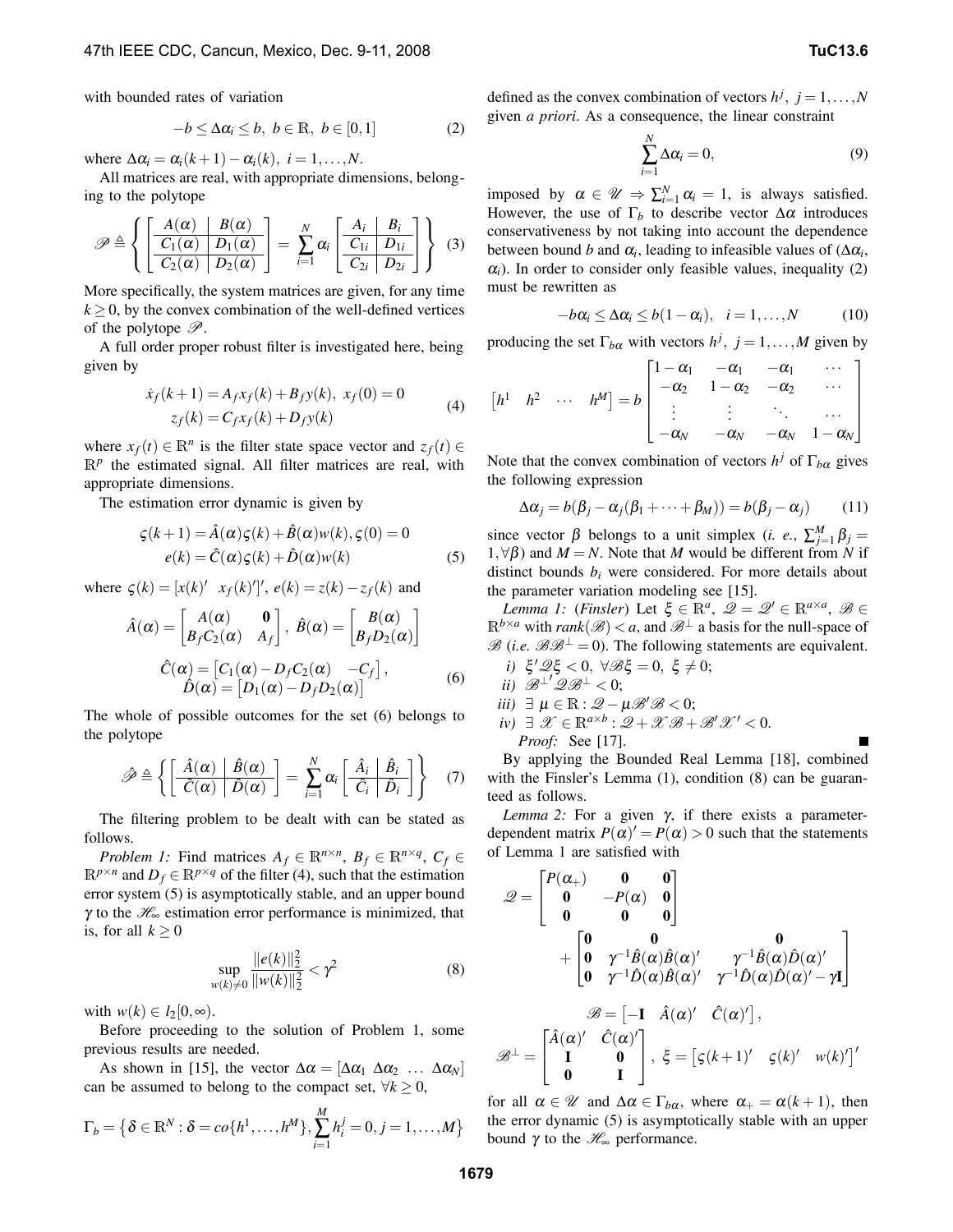*Proof:* Let  $v(k) = \zeta(k)'P(\alpha)\zeta(k)$  be a parameterdependent Lyapunov function. Considering the dual system  $(i. e. \hat{A} = \hat{A}', \hat{B} = \hat{C}', \hat{C} = \hat{B}'$  and  $\hat{D} = \hat{D}'$ , it is straightforward from statement *i*) of Lemma 1 that Lemma 2 ensures  $v(k) > 0$ and

$$
\Delta v(k) < -\gamma^{-1} e(k)' e(k) + \gamma w(k)' w(k)
$$

with the choice  $\xi = [\zeta(k+1)^\prime \zeta(k)^\prime w(k)^\prime]^\prime$ . The last inequality comes from  $\Delta v(k) < 0$  and

$$
e(k)'e(k) - \gamma^2 w(k)'w(k) < 0
$$

by applying the Bounded Real Lemma. Therefore, system (5) has an upper bound  $\gamma$  to the  $\mathcal{H}_{\infty}$  performance and, from the Lyapunov theory [19], is asymptotically stable.  $\blacksquare$ 

The conditions of Lemma 2 appear as nonlinearities that must be tested at all points of the simplex  $\mathcal{U}$ , *i.e.*, at an infinite number of points. Hence, the main goal hereafter is to obtain finite-dimensional LMI conditions in terms of the vertices of the polytope  $\mathscr P$  to solve Problem 1. Using Schur complement, change of variables and exploring the extra variables provided by Lemma 1, finite-dimensional LMIs assuring the existence of such filters are given in the next section.

#### III. MAIN RESULTS

**Theorem 1:** ( $\mathcal{H}_{\infty}$  FILTERING) Given the system (1), if there exist matrices *Z*, *Y*, *R*,  $Q \in \mathbb{R}^{n \times n}$ ,  $L \in \mathbb{R}^{n \times q}$ ,  $J \in \mathbb{R}^{p \times n}$ ,  $\tilde{D}_f \in$  $\mathbb{R}^{p \times q}$ ,  $G_i$ ,  $M_i = M'_i > 0 \in \mathbb{R}^{2n \times 2n}$ ,  $H_i \in \mathbb{R}^{p \times 2n}$   $i = 1, ..., N$ and a scalar  $\gamma > 0$  such that<sup>2</sup>

$$
\Xi_{ij} \triangleq \begin{bmatrix}\n\mathcal{F}_{11} & \mathcal{F}_{12} & \hat{F}_{3i} - \hat{F}'_1 H'_j & \mathbf{0} \\
(\star) & \mathcal{F}_{22} & G_j \hat{F}_{3i} + \hat{F}'_2 H'_j & \hat{F}_{4i} \\
(\star) & (\star) & H_j \hat{F}_{3i} + \hat{F}'_{3i} H'_j - \gamma \mathbf{I} & \mathcal{F}_{34} \\
(\star) & (\star) & (\star) & (\star)\n\end{bmatrix} < 0
$$
\n(12)

$$
i = 1,...,N, \ j = 1,...,N
$$
  

$$
\mathscr{F}_{11} = (1 - b)M_i + bM_j - \hat{F}_1 - \hat{F}'_1, \ \mathscr{F}_{12} = \hat{F}_{2i} - \hat{F}'_1 G'_j
$$
  

$$
\mathscr{F}_{22} = G_j \hat{F}_{2i} + \hat{F}'_{2i} G'_j - M_i, \ \mathscr{F}_{34} = D_{1i} - \tilde{D}_f D_{2i}
$$

$$
\hat{F}_1 = \begin{bmatrix} Z & Y' + R' \\ Z & Y' \end{bmatrix}, \ \hat{F}_{2i} = \begin{bmatrix} A'_i Z & A'_i Y' + C'_{2i} L' + Q' \\ A'_i Z & A'_i Y' + C'_{2i} L' \end{bmatrix}
$$
\n
$$
\hat{F}_{3i} = \begin{bmatrix} C'_{1i} - C'_{2i} \tilde{D}'_f - J' \\ C'_{1i} - C'_{2i} \tilde{D}'_f \end{bmatrix}, \ \hat{F}_{4i} = \begin{bmatrix} Z' B_i \\ Y B_i + L D_{2i} \end{bmatrix}
$$

then there exists a proper robust filter in the form of (4), ensuring the asymptotic stability of the estimation error dynamic (5) and an  $\mathcal{H}_{\infty}$  guaranteed cost γ, for all  $\alpha \in \mathcal{U}$ and  $\Delta \alpha \in \Gamma_{b\alpha}$ , with matrices given by

$$
A_f = \hat{V}^{-1} Q(UZ)^{-1}, B_f = \hat{V}^{-1} L
$$
  
\n
$$
C_f = J(UZ)^{-1}, D_f = \tilde{D}_f
$$
\n(13)

where  $U \in \mathbb{R}^{n \times n}$  and  $\hat{V} \in \mathbb{R}^{n \times n}$  are matrices arbitrarily chosen such that  $R = \hat{V}UZ$ .

*Proof:* Firstly, note that

$$
M(\alpha_{+}) = \alpha_{+1}M_{1} + \dots + \alpha_{+N}M_{N}
$$
  
= (\alpha\_{1} + \Delta \alpha\_{1})M\_{1} + \dots + (\alpha\_{N} + \Delta \alpha\_{N})M\_{N}  
= \sum\_{i=1}^{N} \alpha\_{i}M\_{i} + \sum\_{j=1}^{N} \Delta \alpha\_{j}M\_{j}  
= \sum\_{i=1}^{N} \alpha\_{i}M\_{i} + \sum\_{j=1}^{N} b(\beta\_{j} - \alpha\_{j})M\_{j}

where the last equality comes from (11) leading to

$$
M(\alpha_+) = \sum_{i=1}^N \alpha_i (1-b) M_i + \sum_{j=1}^N \beta_j b M_j.
$$

Secondly, applying the following operation

$$
\Xi(\alpha) = \sum_{j=1}^{N} \beta_j \left\{ \sum_{i=1}^{N} \alpha_i \Xi_{ij} \right\} \tag{14}
$$

in the BMI (12) one gets

 $\mathbf{r}$  and  $\mathbf{r}$  and  $\mathbf{r}$ 

$$
\Xi(\alpha) = \begin{bmatrix}\n\mathscr{F}_{11}(\alpha) & \mathscr{F}_{12}(\alpha) & \mathscr{F}_{13}(\alpha) & \mathbf{0} \\
(\star) & \mathscr{F}_{22}(\alpha) & \mathscr{F}_{23}(\alpha) & \hat{F}_4(\alpha) \\
(\star) & (\star) & (\star) & \mathscr{F}_{33}(\alpha) & \mathscr{F}_{34}(\alpha) \\
(\star) & (\star) & (\star) & -\gamma \mathbf{I}\n\end{bmatrix} < 0
$$
\n
$$
\mathscr{F}_{11}(\alpha) = M(\alpha_+) - \hat{F}_1 - \hat{F}_1',
$$
\n
$$
\mathscr{F}_{12}(\alpha) = \hat{F}_2(\alpha) - \hat{F}_1'G(\alpha_+)'
$$
\n
$$
\mathscr{F}_{13}(\alpha) = \hat{F}_3(\alpha) - \hat{F}_1'H(\alpha_+)'
$$
\n
$$
\mathscr{F}_{22}(\alpha) = G(\alpha_+) \hat{F}_2(\alpha) + \hat{F}_2(\alpha)'G(\alpha_+) - M(\alpha),
$$
\n
$$
\mathscr{F}_{23}(\alpha) = G(\alpha_+) \hat{F}_3(\alpha) + \hat{F}_2(\alpha)'H(\alpha_+)'
$$
\n
$$
\mathscr{F}_{33}(\alpha) = H(\alpha_+) \hat{F}_3(\alpha) + \hat{F}_3(\alpha)'H(\alpha_+)' - \gamma \mathbf{I}
$$
\n
$$
\mathscr{F}_{34}(\alpha) = D_1(\alpha) - \hat{D}_f D_2(\alpha)
$$
\n(15)

where

$$
\hat{F}_2(\alpha) = \begin{bmatrix} A(\alpha)'Z & A(\alpha)'Y' + C_2(\alpha)'L' + Q' \\ A(\alpha)'Z & A(\alpha)'Y' + C_2(\alpha)'L' \end{bmatrix}
$$

$$
\hat{F}_3(\alpha)' = \begin{bmatrix} C_1(\alpha) - \tilde{D}_f C_2(\alpha) - J & C_1(\alpha) - \tilde{D}_f C_2(\alpha) \end{bmatrix},
$$

$$
\hat{F}_4(\alpha)' = \begin{bmatrix} B(\alpha)'Z & B(\alpha)'Y' + D_2(\alpha)'L' \end{bmatrix}
$$

Then, define the partitioned matrices [20]

$$
F = \begin{bmatrix} X' & U' \\ \hat{U}' & \hat{X}' \end{bmatrix}, \ F^{-1} = \begin{bmatrix} Y & \hat{V} \\ V & \hat{Y} \end{bmatrix}, \ T = \begin{bmatrix} X^{-1} & Y' \\ \mathbf{0} & \hat{V}' \end{bmatrix}
$$

together with the following variable transformation

$$
\begin{bmatrix} Q & L \\ J & \tilde{D}_f \end{bmatrix} = \begin{bmatrix} \hat{V} & \mathbf{0} \\ \mathbf{0} & \mathbf{I} \end{bmatrix} \begin{bmatrix} A_f & B_f \\ C_f & D_f \end{bmatrix} \begin{bmatrix} UZ & \mathbf{0} \\ \mathbf{0} & \mathbf{I} \end{bmatrix}, R = \hat{V}UZ \quad (16)
$$

where  $Z = X^{-1}$ . Using the above change of variable, multiply the inequality (15) to the left by  $S'$  and to the right by  $S$  with

$$
S = \begin{bmatrix} \mathcal{S} & \mathbf{0} \\ \star & \mathcal{J} \end{bmatrix}, \ \mathcal{S} = \begin{bmatrix} T^{-1} & \mathbf{0} \\ \star & T^{-1} \end{bmatrix}, \ \mathcal{J} = \begin{bmatrix} \mathbf{I} & \mathbf{0} \\ \star & \mathbf{I} \end{bmatrix}
$$

yielding the following inequality

$$
\begin{bmatrix}\nP(\alpha_+) - F - F' & \mathcal{L}_{12}(\alpha) & \mathcal{L}_{13}(\alpha) & \mathbf{0} \\
(\star) & \mathcal{L}_{22}(\alpha) & \mathcal{L}_{23}(\alpha) & \hat{B}(\alpha) \\
(\star) & (\star) & \mathcal{L}_{33}(\alpha) & \hat{D}(\alpha) \\
(\star) & (\star) & (\star) & -\gamma \mathbf{I}\n\end{bmatrix} < 0
$$
\n(17)

<sup>&</sup>lt;sup>2</sup>The term  $(\star)$  indicates symmetric blocks in the LMIs.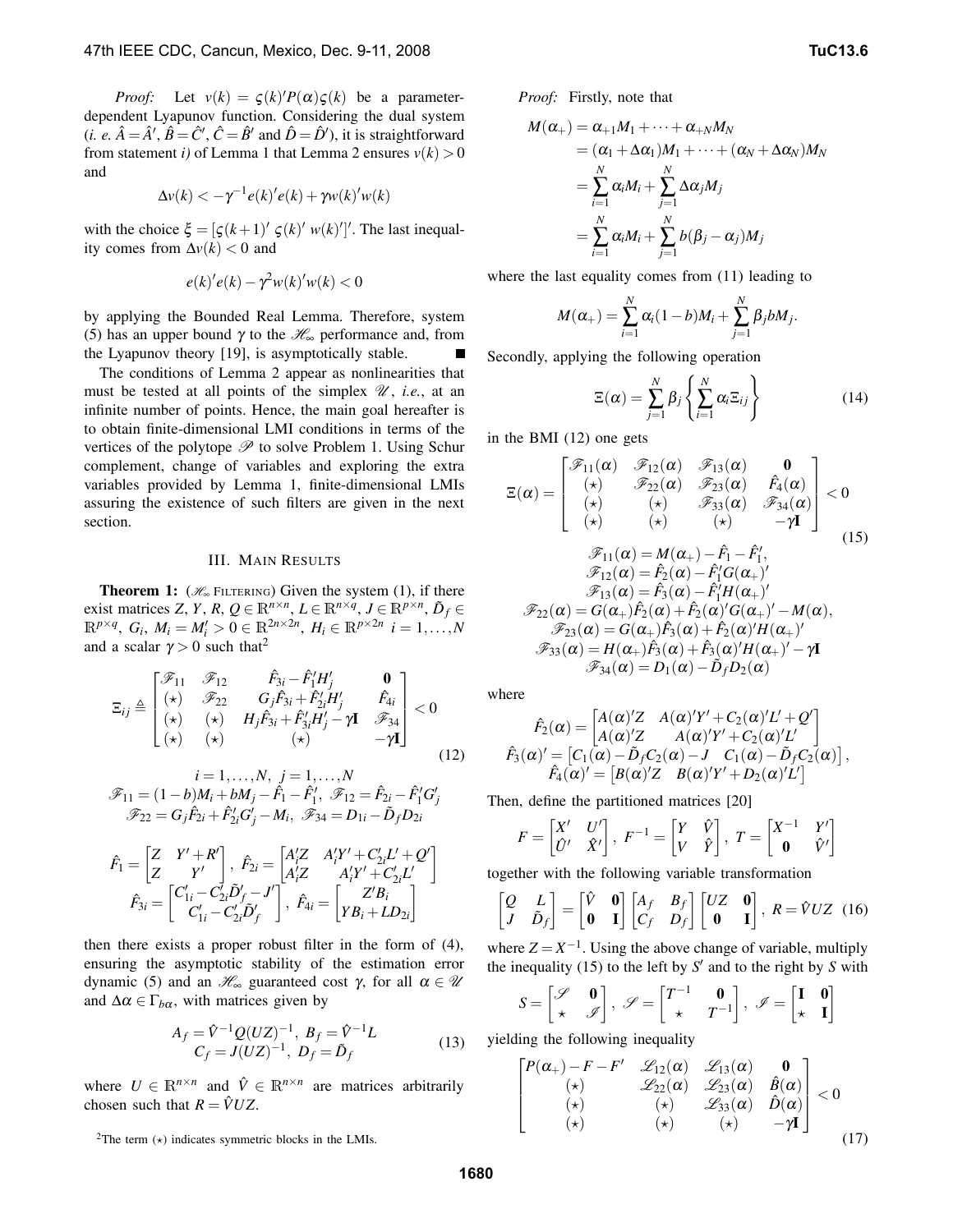$$
\mathcal{L}_{12}(\alpha) = F\hat{A}(\alpha)' - F'TG(\alpha_{+})'T^{-1}
$$
  
\n
$$
\mathcal{L}_{13}(\alpha) = F\hat{C}(\alpha)' - F'TH(\alpha_{+})'
$$
  
\n
$$
\mathcal{L}_{22}(\alpha) = (T')^{-1}G(\alpha_{+})T'F\hat{A}(\alpha)'
$$
  
\n
$$
+\hat{A}(\alpha)F'TG(\alpha_{+})'T^{-1} - P(\alpha),
$$
  
\n
$$
\mathcal{L}_{23}(\alpha) = (T')^{-1}G(\alpha_{+})T'F\hat{C}(\alpha)' + \hat{A}(\alpha)F'TH(\alpha_{+})'
$$
  
\n
$$
\mathcal{L}_{33}(\alpha) = H(\alpha_{+})T'F\hat{C}(\alpha)' + \hat{C}(\alpha)F'TH(\alpha_{+})' - \gamma I
$$

where  $P(\alpha) = (T')^{-1}M(\alpha)T^{-1}$ . Applying Schur complement, inequality (17) can be rewritten as follows

$$
\begin{bmatrix}\nP(\alpha_{+})-F-F' & \mathscr{L}_{12}(\alpha) & \mathscr{L}_{13}(\alpha) \\
(\star) & \mathscr{L}_{22}(\alpha) & \mathscr{L}_{23}(\alpha) \\
(\star) & (\star) & \mathscr{L}_{33}(\alpha)\n\end{bmatrix} + \zeta'\gamma^{-1}\zeta < 0
$$
\n(18)

where

$$
\zeta = \begin{bmatrix} 0 & \hat{B}(\alpha)' & \hat{D}(\alpha)'\end{bmatrix}.
$$

Defining  $\mathscr{X} = [F' \ F'TG(\alpha_+)'T^{-1} \ F'TH(\alpha_+)']'$  inequality (18) yields statement *iv*) of Lemma 1 with  $\mathcal{Q}, \mathcal{B}$  and  $\xi$  given by Lemma 2. Lastly, the filter matrices are obtained by the change of variables (16), what concludes the proof.

**Corollary 1:** The minimum γ attainable by the conditions of Theorem 1 is given by the optimization problem

$$
\min \gamma \quad \text{s.t.} \quad (12) \tag{19}
$$

*Remark 1:* Although the main goal in this work was stated as to obtain LMI conditions to solve Problem 1, Theorem 1 is presented in terms of BMI constraints. This follows from the use of statement *iv)* in Lemma 1 with multipliers defined as in Lemma 2 and  $\mathscr{X} =$  $[F' \quad F'TG(\alpha_+,\alpha_{++})'T^{-1} \quad F'TH(\alpha_+,\alpha_{++})']'.$  The advantages of this approach is due to the extra variables that can be used in the search for better performance of the closed-loop system. As for instance, a lower  $\mathcal{H}_{\infty}$  guaranteed cost may be obtained exploring the new variables  $G(\alpha_+)$  and  $H(\alpha_+)$ . Nevertheless, by choosing  $G(\alpha_+) = \mathbf{0}$  and  $H(\alpha_+) = \mathbf{0}$  the conditions of Theorem 1 reduce to LMIs. As a consequence, Corollary 1 becomes a convex optimization problem that can be handled by Semi-Definite Programming (SDP) algorithms, as for example SeDuMi [21] and YALMIP [22] within the Matlab environment.

*Remark* 2: If  $b = 0$ , Problem 1 corresponds to the robust filtering problem of time-invariant uncertain systems. In this case, Theorem 1 provides sufficient conditions to design robust filters for uncertain discrete-time systems in polytopic domains. Furthermore, by setting  $G(\alpha_+) = \mathbf{0}$  and  $H(\alpha_+) = \mathbf{0}$ , the conditions of Theorem 1 reduce to the ones similar to [8, Theorem 5.1] but in the  $\mathcal{H}_{\infty}$  framework. The case  $b = 1$ , *i.e.* the parameters may vary arbitrarily inside the unit simplex  $\mathscr U$ , the conditions of Theorem 1 encompass the ones provided in [14, Corollary 4] leading to less conservative results when contrasted with robust filters designed by using quadratic Lyapunov functions.

*Remark 3:* In order to reduce the number of BMIs and the computational time required to solve the optimization problem (19), the conditions of Theorem 1 are written with variables  $G(\alpha_+)$  and  $H(\alpha_+)$  at time  $k+1$  ( $\alpha_+ = \alpha(k+1)$ 1)). Consequently, all products between parameter-dependent

matrices appeared at the BMIs (12) are done in different instants of time. If  $G(\cdot)$  and  $H(\cdot)$  were written at time k a more sophisticated procedure, as the one proposed in [23], should be applied in order to get the BMI conditions expressed just in terms of the vertices of the polytope, resulting in a larger number of BMIs. Note, however, that  $G(\alpha_+)$  and  $H(\alpha_+)$ do not follow the structure of  $M(\alpha_+)$ . Since  $G(\alpha_+)$  and  $H(\alpha_+)$  are arbitrary extra variables, introduced to provide more freedom during the solution of Theorem 1, they can be chosen, for instance, as

$$
G(\alpha_+) = \sum_{j=1}^N \beta_j G_j \, \, , \, \, H(\alpha_+) = \sum_{j=1}^N \beta_j H_j
$$

with  $\beta \in \mathcal{U}$ , providing a different set of sufficient conditions.

*Remark 4:* Lastly, many methods appeared so far in the literature could be applied in the solution of Theorem 1. Nevertheless, the following algorithms are suggested. The first one is sometimes called an Alternating Semi-Definite Programming (or Gauss-Seidel) method [24] and consists of fixing some variables and solving for others in such a way that at each step a convex optimization problem is solved. The second one is called path-following method [25] and consists of linearizing the BMIs and then compute an increment that slightly improves the controller performance by solving an SDP problem. Although in both case there is no guarantee of convergence to local minimum, these methods are easy to implement and provide good results in many cases.

#### IV. NUMERICAL EXPERIMENTS

*Example I:* Consider the following uncertain time-varying discrete-time system borrowed from [9]

$$
x(k+1) = \begin{bmatrix} 0 & -0.5 \\ 1 & 1 + \theta(k) \end{bmatrix} x(k) + \begin{bmatrix} -6 & 0 \\ 1 & 0 \end{bmatrix} w(k)
$$
  
\n
$$
z(k) = \begin{bmatrix} 1 & 0 \end{bmatrix} x(k)
$$
  
\n
$$
y(k) = \begin{bmatrix} -100 & 10 \end{bmatrix} x(k) + \begin{bmatrix} 0 & 1 \end{bmatrix} w(k)
$$
 (20)

where  $\theta \leq \theta(k) \leq \overline{\theta}$  and  $|\Delta \theta| \leq \delta$ . A polytopic model (1) with two vertices is obtained evaluating system (20) at  $\theta(k) = \theta$  and  $\theta(k) = \theta$ . Furthermore, noting that  $\forall \alpha(k) \in \mathcal{U}$ 

$$
\sum_{i=1}^N \Delta \alpha_i(k) = 0 \Rightarrow \Delta \alpha_1(k) = -\Delta \alpha_2(k)
$$

it follows that

$$
\theta(k) = \alpha_1(k)\underline{\theta} + \alpha_2(k)\overline{\theta}
$$

$$
= \underline{\theta} + \alpha_2(k)(\overline{\theta} - \underline{\theta})
$$

$$
\Rightarrow \Delta\theta(k) = \Delta\alpha_2(k)(\overline{\theta} - \underline{\theta})
$$

$$
\Rightarrow |\Delta\theta(k)| = |\Delta\alpha_2(k)||\overline{\theta} - \underline{\theta}| \le \delta
$$

$$
\Rightarrow |\Delta\alpha_2(k)| = |\Delta\alpha_1(k)| \le \frac{\delta}{|\overline{\theta} - \underline{\theta}|} = b
$$

System (20) is analyzed for the cases where  $\overline{\theta} = -\underline{\theta} = 0.3$ (in order to ensure quadratic stability) and  $0 \le \delta \le 0.6$ , which corresponds to  $0 \le b \le 1$ . Theorem 1 was solved by using the Alternating Semi-Definite Programming. Each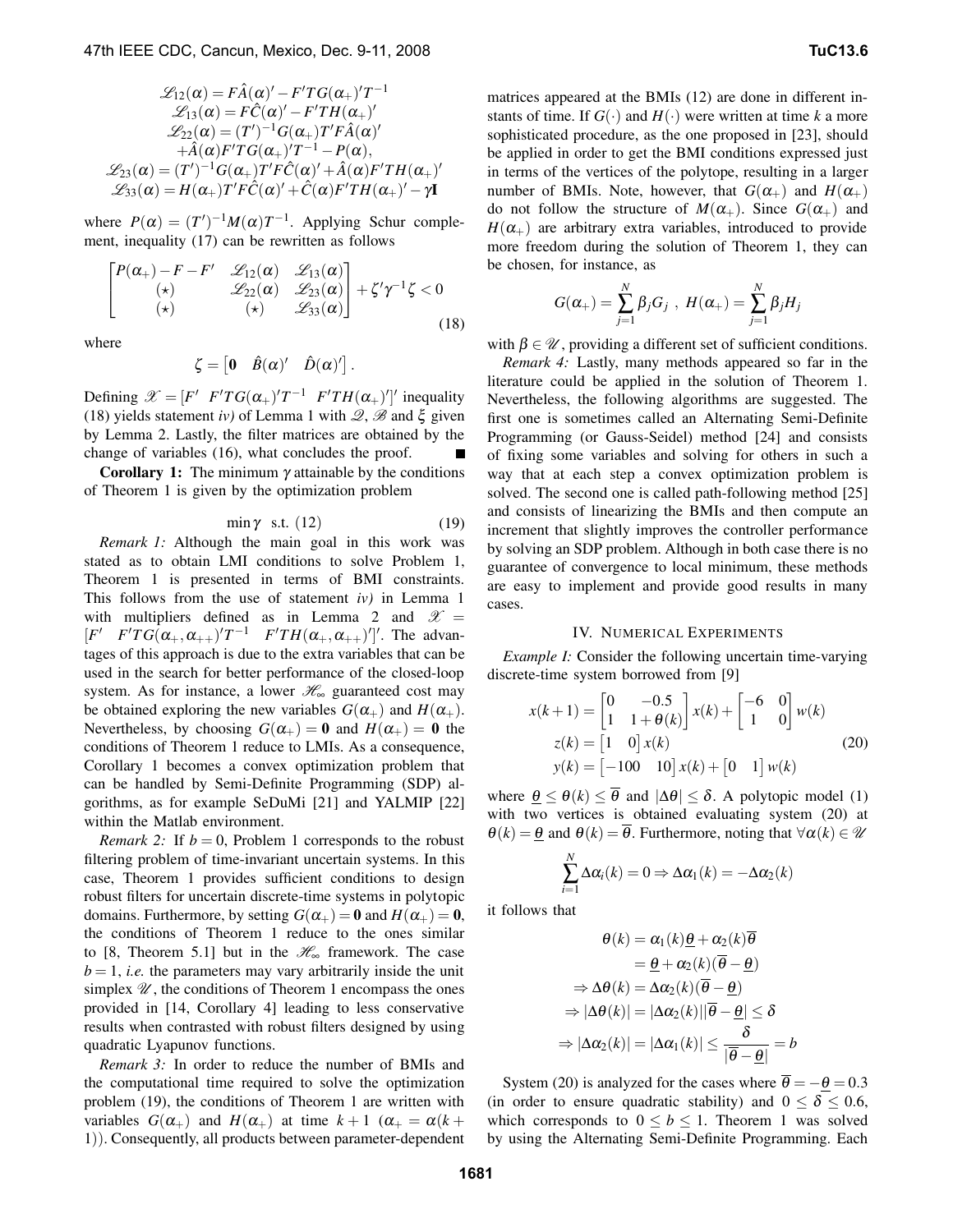

Fig. 1.  $\mathcal{H}_{\infty}$  upper bound attained by using strictly proper fiters.

iteration consists in two steps. First the problem is solved with  $G(\cdot) = 0$  and  $H(\cdot) = 0$  and second,  $G(\cdot)$  and  $H(\cdot)$ are explored in the search for a better  $\mathcal{H}_{\infty}$  upper bound γ. Figure 1 shows the minimum γ achieved with strictly proper filters  $(D_f=0)$  designed for different cases where  $0 \leq b \leq 1$ . With only one iteration, Theorem 1 was able to provide approximately the same curve as the one given by the biquadratic method proposed in [9, Theorem 2]. As the number of iterations evolves better results are obtained. Figure 2 shows the improvement after 10 iterations.

It is important to stress that the Lyapunov function used to obtain the conditions of Theorem 1 is linear in the parameter  $\alpha$ . Nevertheless, it still provides better results when contrasted with the biquadratic method, obtained by using a Lyapunov function that is quadratic in the parameter <sup>θ</sup>, making clearer the efficiency of the proposed approach.



Fig. 2. Improvements in the  $\mathcal{H}_{\infty}$  upper bound due to the BMIs.

*Example II:* Consider a time-varying system with statespace matrices given by

$$
A = \begin{bmatrix} 0.9 & 0.1 + 0.06\xi(k) \\ 0.01 + 0.05\eta(k) & 0.9 \end{bmatrix}, B_w = \begin{bmatrix} 1 & 0 & 0 \\ 0 & 1 & 0 \end{bmatrix},
$$
  
\n
$$
C_1 = \begin{bmatrix} 1 & 1 \end{bmatrix}, D_{w1} = \begin{bmatrix} 0 & 0 & 0 \end{bmatrix},
$$
  
\n
$$
C_2 = \begin{bmatrix} 1 & 0 \end{bmatrix}, D_{w2} = \begin{bmatrix} 0 & 0 & \sqrt{2} \end{bmatrix},
$$

where  $|\xi(k)| \leq \rho$ ,  $|\Delta \xi(k)| \leq \varsigma$ ,  $|\eta(k)| \leq \kappa$  and  $|\Delta \eta(k)| \leq \nu$ . This system was analyzed in [5] for arbitrarily time-varying parameters (*i.e.*,  $b = 1$ ).



Fig. 3.  $\mathcal{H}_{\infty}$  upper bound as a function of  $\rho$  and *b*.

For simplicity let  $\kappa = 0$  and  $v = 0$ . Following the same steps of the previous example, it can be shown that  $b =$  $\zeta/(2ρ)$ . The aim was to define the maximum  $ρ$  such that Theorem 1 still provides a solution to Problem 1. For different values of  $b \in [0,1]$ , strictly proper filters were designed in order to attain the minimum  $\mathcal{H}_{\infty}$  guaranteed cost, that can be seen in Figure 3 as a function of *b* and  $\rho$ . Note that as  $\rho$ approaches 15 the value of  $\gamma$  increases considerably, what is reasonable since this system becomes unstable for  $\rho \geq 15$ . For illustration purposes, the case  $b = 0.3$  was analyzed and the results compared with [5, Theo. 5]. The values of  $\gamma$  for different values of  $\rho$  can be seen in Figure 4. The filter matrices for the point shown in Figure 4 are given by

$$
A_f = \begin{bmatrix} -0.5236 & -0.1034 \\ 3.3463 & 1.1768 \end{bmatrix}, B_f = \begin{bmatrix} 0.0100 \\ -0.0199 \end{bmatrix},
$$
  

$$
C_f = \begin{bmatrix} 163.4488 & 12.5693 \end{bmatrix}.
$$

An improvement of approximately 24.19% was provided by Theorem 1 when contrasted with [5, Theo. 5] ( $\gamma$  = 18.4960). Better results can still be achieved as the number of iterations increases, at the price of a bigger computational time.